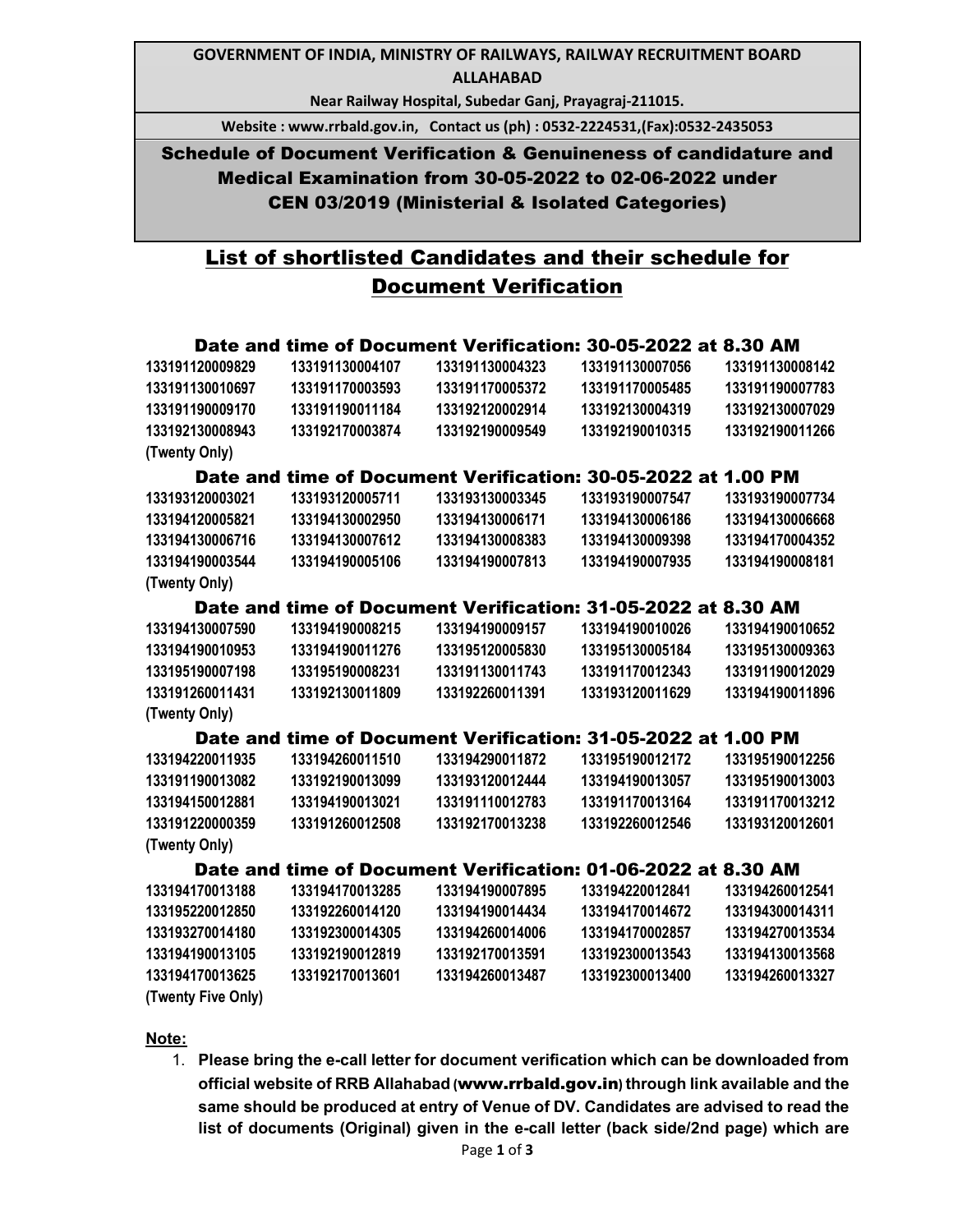**required to be produced at the time of DV. Candidates are advised to bring one original valid & current photo ID proof which was presented at the time of CBTs. Venue of DV is** Office of the Railway Recruitment Board, Opposite North Central Railway Head Quarter office, Subedarganj, Prayag Raj (Allahabad) PIN- 211015.

- 2. **Uploading of Documents:** Candidates are required to upload their documents through the Link shared on RRB/Ald website/E-Call Letter for DV.
- 3. Candidates are required to produce all original documents along with two sets of self-attested photo copies of all documents at the time of DV. The details of documents are given in e-call letter for document verification. Where certificates are not in English / Hindi, self-attested translated version (In Hindi / English) should be produced wherever/whenever required. Certificates produced during the DV should be strictly in the
	- prescribed formats. No additional time will be given to the candidates on not producing their original certificates on their date of DV and the candidature of such candidates is liable to be forfeited/cancelled.
- 4. Candidates are advised to bring **six (6) passport size** colour photographs NOT MORE THAN ONE MONTH OLD, which will be required for DV and Medical Examination. Candidates will also bring Candidate's foil of e-call letter for CBT (15-12-2020 to 18-12-2020 & 07/01/2021), STENOGRAPHY SKILL TEST (29-10-2021 & 30-10-2021) & TEACHING SKILL TEST/PERFORMANCE TEST (13-12-2021 to 15-12-2021) wherever applicable. Mobile phones are not permitted during document verification (DV) as well as during Medical Examination.
- 5. The Candidates need to attend Medical Test (Examination) after found suitable in Document Verification duly paying Rs. 24/- towards medical examination fee at venue of DV. The date & place of Medical Examination will be intimated at the time of DV. The Admit card for Medical Test (Examination) will be issued at the time of DV. Candidates are advised that that they should be prepared to stay for more than 4 days for DV/Medical examination at their own cost.
- 6. Candidates are advised that they **should not bring** their belongings to the Railway Hospitals as there is no facility available to keep them. They will carry only Admit card for Medical Test (Examination) and one original valid & current Photo ID proof. For medical examination, no fees will be charged at the Hospital. Hence candidates are also advised not to carry cash with them at the time of Medical Examination.
- 7. **BLOCK DATE**: For the candidates who will fail to report for the Document Verification on the regular dates assigned to them in their call letter with valid reasons, a second and final chance to attend the Document Verification is kept on the above block date. It must be noted that failure to report for the Document Verification on the scheduled date will tantamount to rejection of candidature unless it is supported by documentary evidence that the candidate had to appear in a University/Government examination or due to sickness of the candidate. No other reason for absence will be considered. In such cases